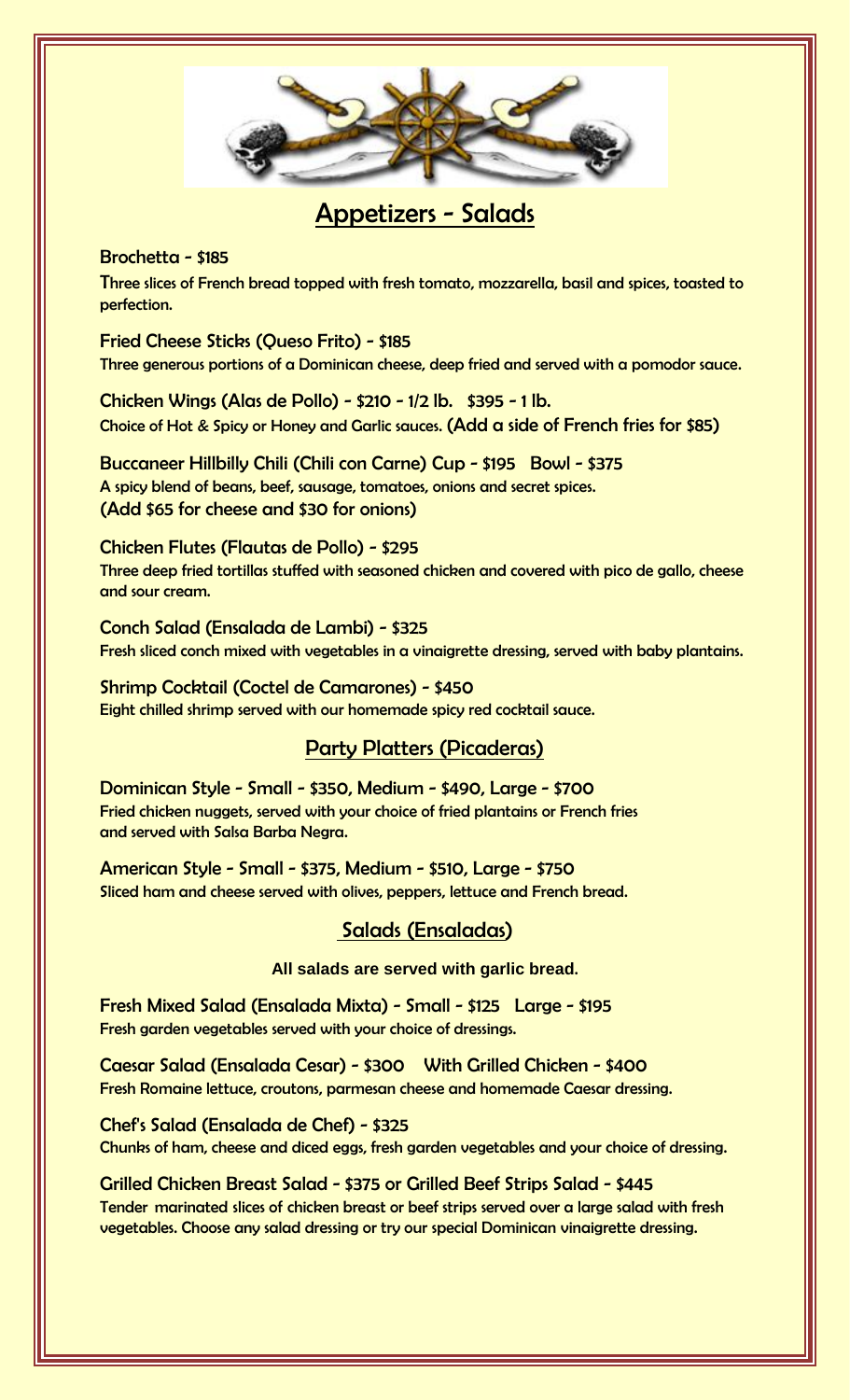

# Soups (Sopas)

Blackbeards Sancocho Soup (Sopa Sancocho) Cup - \$195 Bowl - \$325 A Dominican style soup loaded with chunks of tender pork, beef and chicken, fresh vegetables, secret spices and served with Salsa Barba Negra. Add a bowl of white rice for \$60.

French Onion Soup (Sopa de Cebolla France) - \$195 Caramelized onions simmered in our homemade broth, topped with French bread and melted mozzarella cheese.

## Hamburgers (Hamburgesas)

All of the hamburgers below are 6oz. and grilled just the way you want it and are served with French fries, lettuce, tomato, onions and pickles.

Hamburger (Hamburguesa) - \$275

Cheeseburger (Hamburguesa con Queso) - \$295

Bacon Cheeseburger (Hamburguesa con Tocineta y Queso) - \$325

Chicken Burger (Burguesa de Pollo) - \$325 A 6 oz. tender grilled chicken breast filet.

Grilled Sandwiches (Sandwiches a la Plancha)

Choice of White or Whole Wheat bread and served with French fries, lettuce, tomato & onions.

Grilled Cheese - \$215 Grilled Cheese with Ham - \$240

Grilled Cheese with Bacon - \$265 BLT (Bacon, Lettuce & Tomato) -\$225

## Cold Sandwiches (Sandwiches Frio)

Served on fresh French bread and served with French fries, lettuce, tomato and onions.

Chicken Salad Sandwich (Ensalada de Pollo) - \$285 Tender chunks of chicken mixed with chopped onions and celery, seasoned with mayonnaise and spices.

Tuna Salad Sandwich (Ensalada de Atun) - \$315 Flaked white tuna with chopped onions, celery and seasoned with mayonnaise and spices.

## Hot Sandwiches (Sandwiches Calientes)

Served on fresh French bread French fries, lettuce, tomato and onions.

Chicken Cheese Philly (El Fili de Pollo) - \$325 Tender slices of grilled chicken breast, sautéed onions and peppers, topped with melted mozzarella cheese.

Philly Cheese Steak (El Fili de Res) - \$395

Grilled Julien sliced beef with sautéed onions and peppers, topped with melted mozzarella cheese.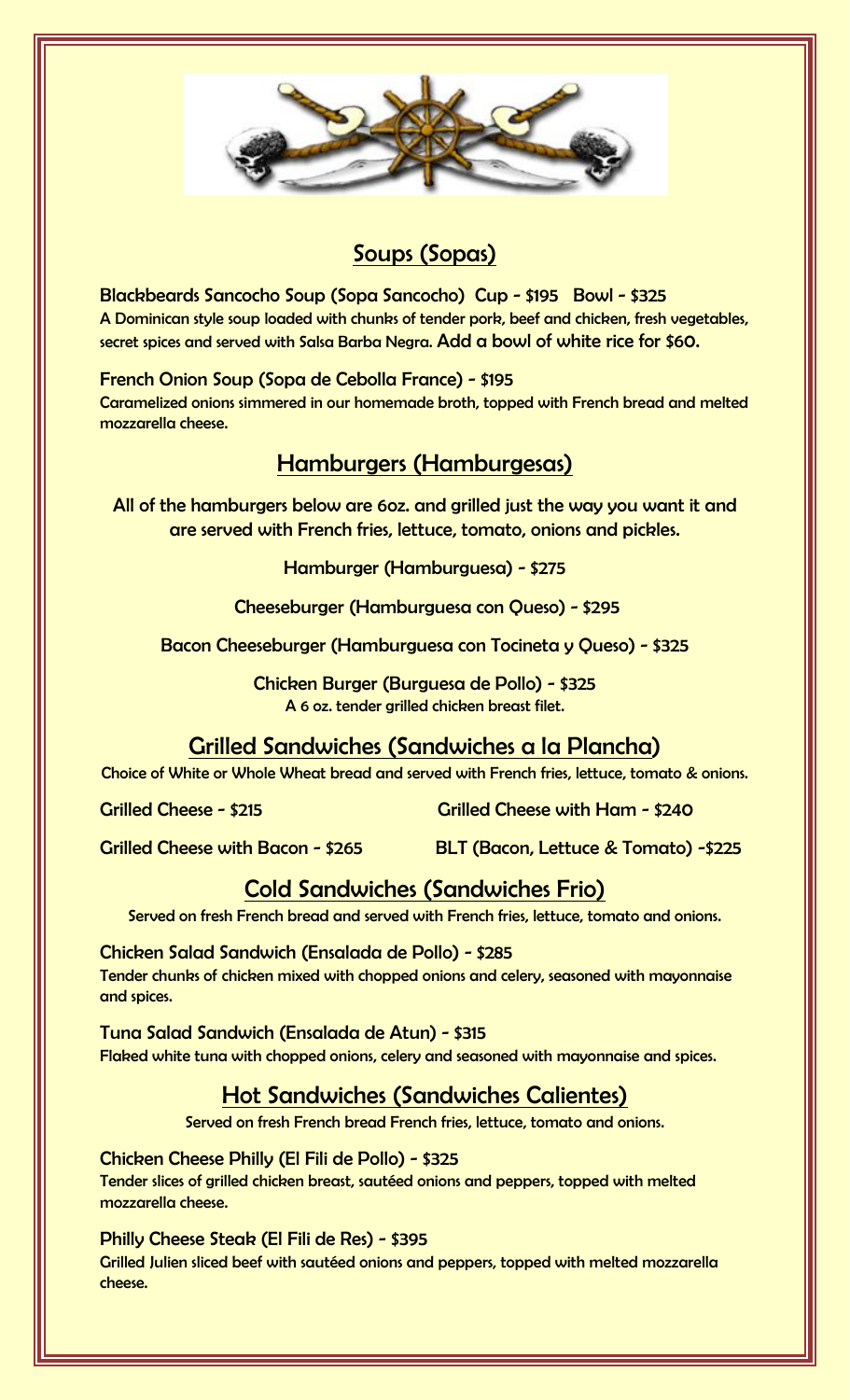

## **Entrees**

**All entrees are served with fresh sautéed vegetables in a light garlic and herb mix with garlic bread and your choice of French fries, baked or mashed potatoes or rice and beans. Dinner Salad add \$75.**

## Chicken (Pollo)

Boneless Fried Chicken Nuggets (Chicharrones de Pollo) - \$350 Tender pieces of chicken dipped in seasoned flour and deep fried to a crispy golden brown.

Grilled Chicken Breast (Pechuga de Pollo) - \$425 Your choice of plain, garlic butter, peppercorn, curry, or a red wine and mushroom sauce.

Dominican Chicken Stew (Pollo Guisado) - \$425 Tender pieces of white and dark chicken, sautéed with tomatoes, onions and peppers in a Creole sauce.

Chicken Cordon Bleu (Pollo Cordon Bleu) - \$525 Tender breast of chicken stuffed with ham and cheese, rolled up and pan fried to perfection and served with your choice of mushroom gravy or tomato sauce.

## Pork (Cerdo)

Grilled Pork Chop (Chuleta de Cerdo Fresca) - \$355 Fresh pork chop grilled to perfection.

Smoked Pork Chop (Chuleta de Cerdo Ahumada) - \$375 Wood smoked pork chop grilled to perfection.

Creole Pork Chop (Chuleta Criolla) - \$425 Fresh pork chop grilled to perfection and smothered in a delicious Creole sauce.

Breaded Pork Cutlet Parmesan (Filete de Cerdo Empanada) - \$525 Breaded sliced pork filet, fried to a golden brown and topped with melted cheese and a spicy tomato sauce.

Medallions of Pork Filet (Medalliones de Filete de Cerdo) - \$475 Sautéed with your choice of peppercorn, curry, or red wine and mushroom sauce.

## Beef (Carne)

Filet Mignon (Filete Minon) - \$725

8 oz. of tender filet, grilled to your taste and served with your choice of a creamy mushroom and bacon sauce, peppercorn sauce, or red wine and mushroom sauce.

Dominican Flag (Bandera Dominicana) - \$595

6 oz. of tender filet, grilled to your taste – and served with sautéed fresh peppers and onions and served with a side of Salsa Barba Negra.

### Oriental Beef Tips (Filete de Res Oriental) - \$595

6 oz. of beef filet tips, grilled to your taste – and served in a teriyaki demi-glace sauce with fresh garlic, peppers and onions.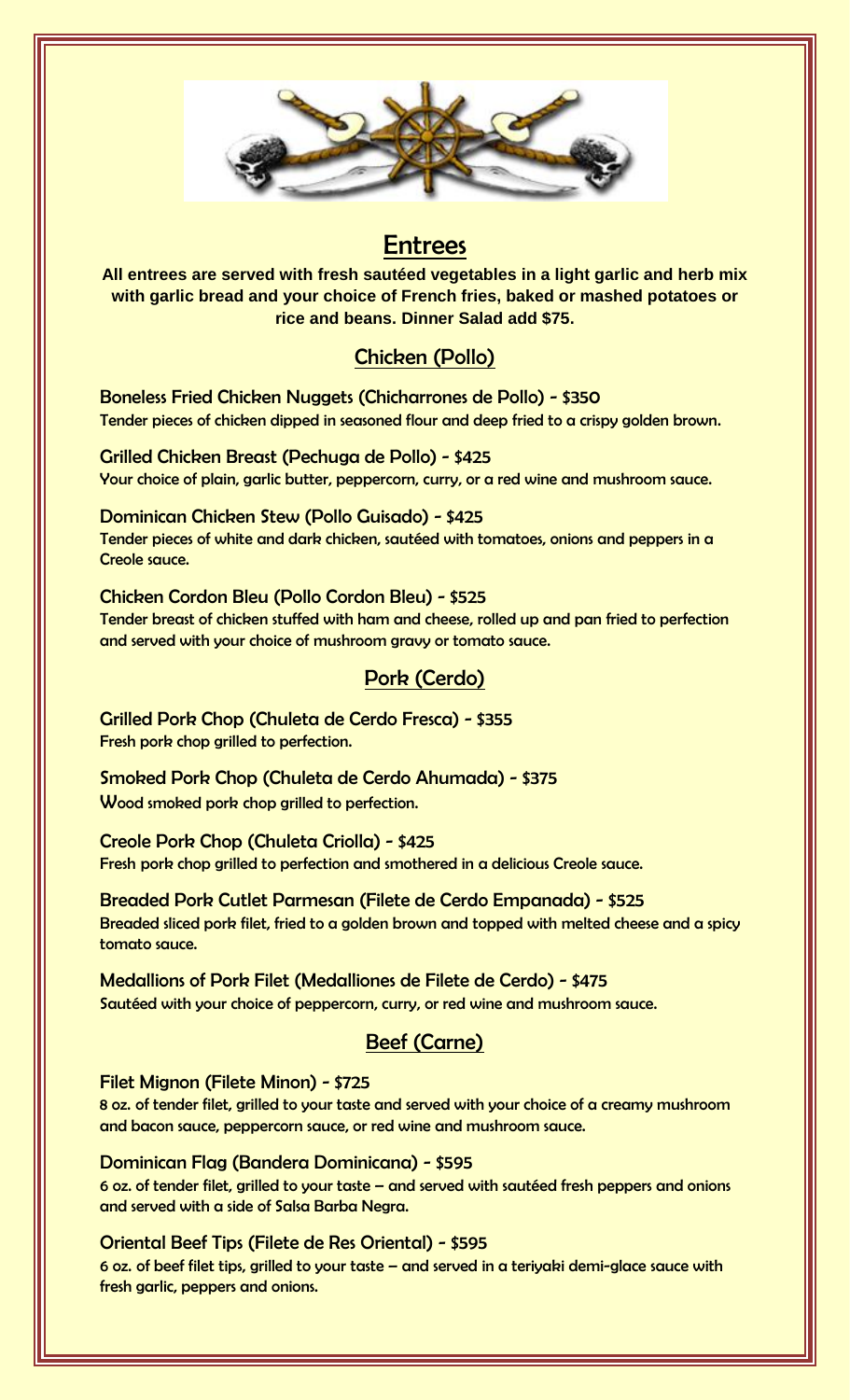

# Pasta

**All pasta dishes are served with your choice of spaghetti or fettuccine and served with garlic bread and a fresh garden salad.**

Alfredo (Alfredo) - \$355 A light cream sauce sauteed with ham, mushrooms and onions.

Alfredo with Chicken (Alfredo con Pollo) - \$425 A light cream sauce sauteed with ham, mushrooms, onions and sliced chicken.

Bolognese (Bolognesa) - \$365 A spicy meat and fresh tomato sauce.

Garlic and Parmesan (Ajo y Parmesano) - \$310 Finely diced garlic, olive oil and parmesan cheese.

Tomato and Fresh Basil (Tomate y Albahaca Fresco) - \$325 Diced tomato and fresh basil sauteed in butter.

Carbonara (Carbonara) - \$375 Light cream sauce sauteed with diced bacon and onions.

Pasta Seafood Combo (Pasta con Mero y Camarones) - \$625 A combination of shrimp and sea bass in a spicy tomato sauce.

Pasta and Shrimp (Pasta con Camarones) - \$650 Pasta and sauteed shrimp served with your choice of cream, tomato, or a garlic butter sauce.

# **Seafood**

**All seafood entrees are served with fresh sautéed vegetables in a light garlic and herb mix, garlic bread and your choice of French fries, baked or mashed potatoes or rice and beans**. **Dinner Salad add \$75.**

Sea Bass Filet (Filete de Mero) - \$425 A generous portion of a white flaky fish prepared with your choice of a garlic and butter or Creole sauce.

Combination Seafood and Rice (Arroz con Mariscos Mixtos) - \$675 Sea bass and shrimp sauteed with fresh vegetables and mixed together with our safron rice and spices.

Conch Creole (Lambi Criolla) - \$595 Fresh conch sauteed in a Creole sauce.

Surf & Turf (Mar y Tierra) - \$550 A combination of filet of sea bass, prepared with your choice of a garlic and butter or Creole sauce and filet mignon grilled to your taste.

Sauteed Shrimp (Camarones Salteados) - \$795 Sauteed with your choice of a garlic and butter or Creole sauce.